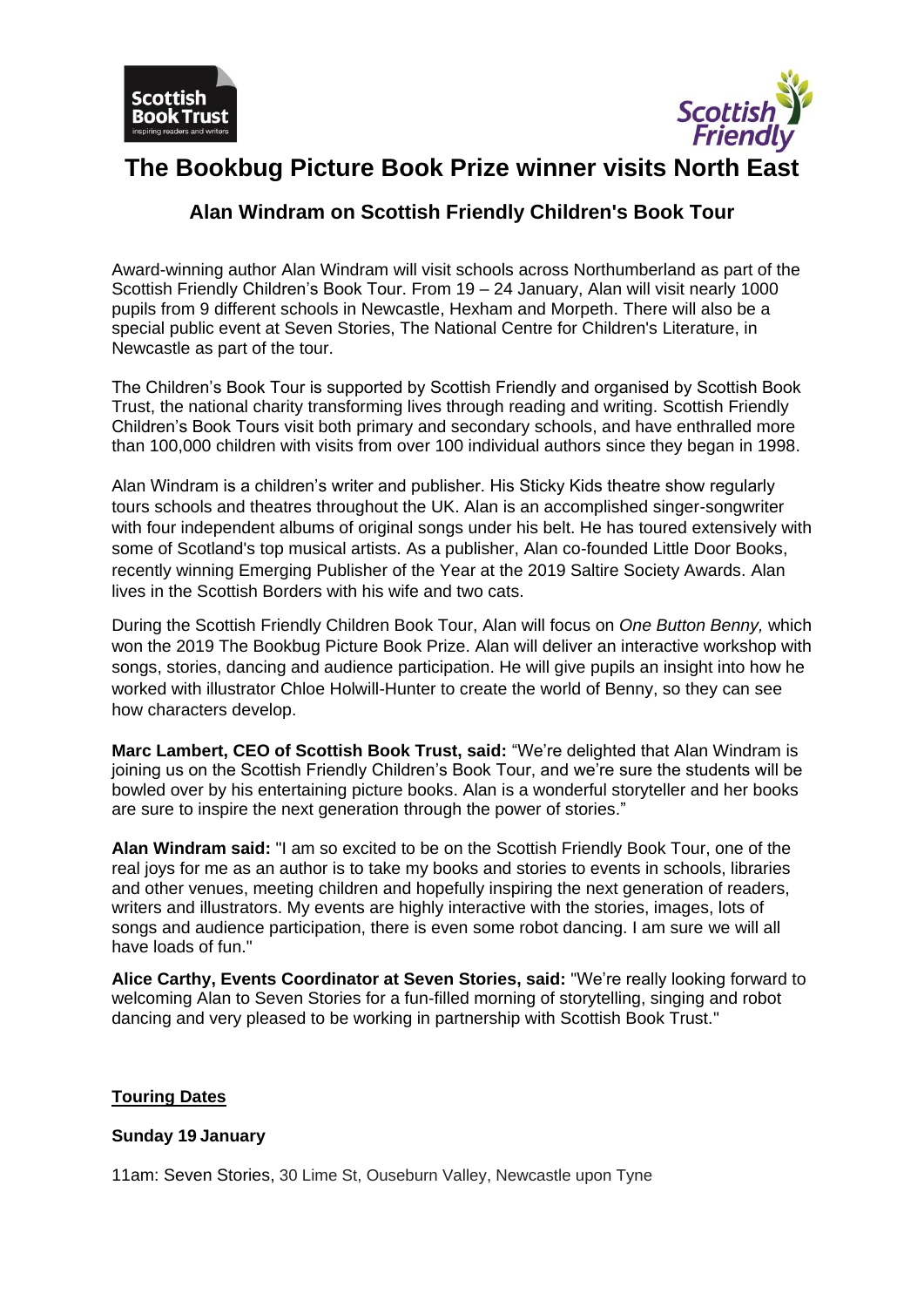

Free – [Ticketed](https://www.sevenstories.org.uk/whats-on/events/945/scottish-friendly-childrens-book-tour-with-alan-windram)



# **Monday 20 January**

AM: Allendale Primary School, Hexham

PM: Humshaugh C of E First School, Hexham

# **Tuesday 21 January**

AM: Bedlington Station Primary School, Bedlington

PM: Shanklea Primary School, Cramlington

# **Wednesday 22 January**

AM: St Robert's of Newminster's R C Church, Morpeth

PM: Rothbury First School, Morpeth

# **Thursday 23 January**

AM: Ellingham C of E First School, Chathill

PM: Wooler First School, Wooler

# **Friday 24 January**

AM: St Cuthbert's RC First School, Morpeth

# **Notes to Editors**

For all press queries, please contact: Keara Donnachie [Keara.Donnachie@scottishbooktrust.com](mailto:Keara.Donnachie@scottishbooktrust.com) or call 0131 524 0184

# **About Scottish Friendly**

Scottish Friendly is one of the UK's largest mutual life offices. At Scottish Friendly we believe saving and investing should be for everyone, which is why we offer a range of affordable investment and savings products to help individuals and their families achieve their financial goals.

Scottish Friendly has sponsored the programme for the past 20 years, touring some of the finest children's authors and illustrators including former Children's Laureate Chris Riddell, Malorie Blackman, Michael Rosen, Jacqueline Wilson, Melvin Burgess, Steve Cole, Michael Morpurgo and Sophie McKenzie.